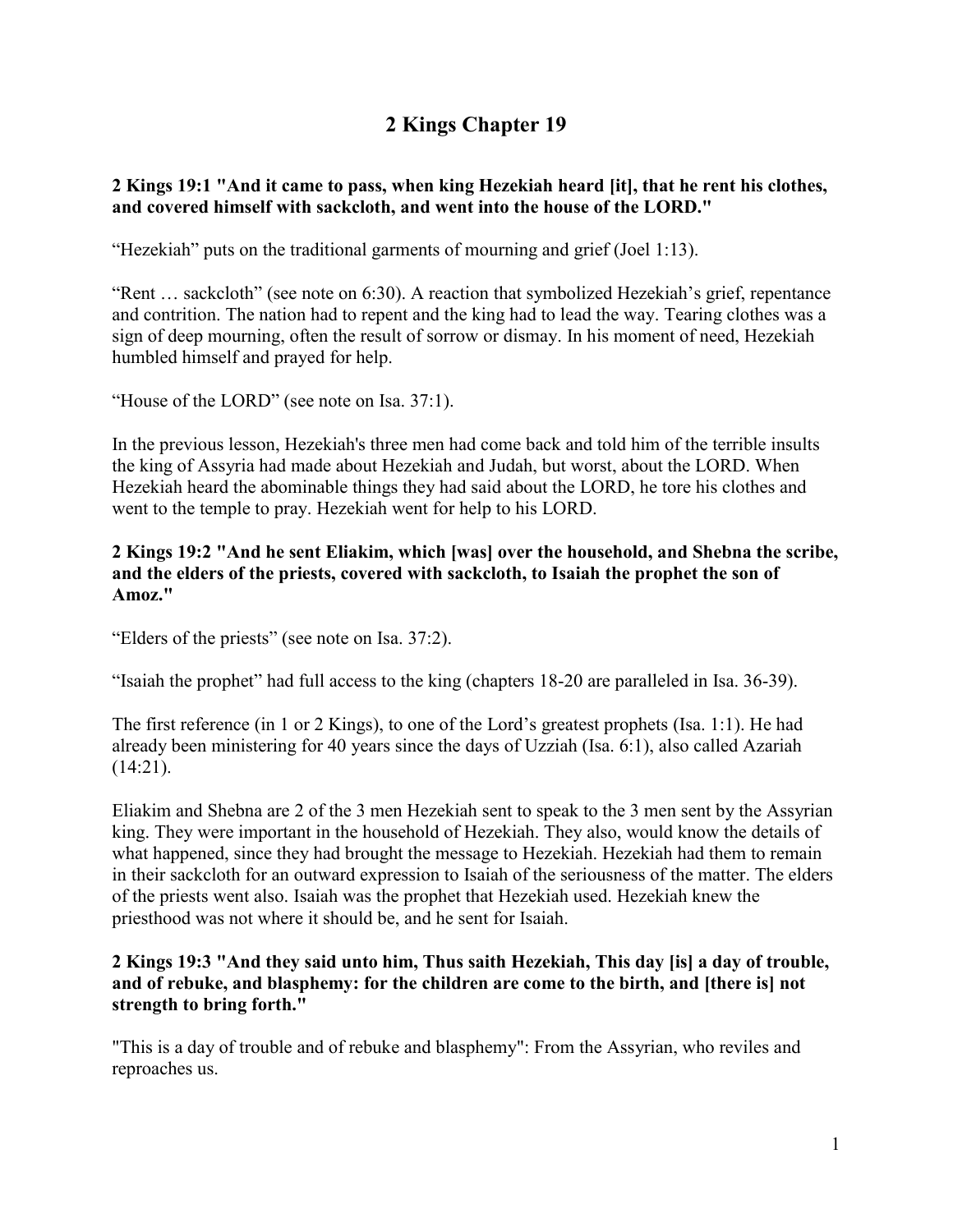"For the children": We are like a poor travailing woman in great extremity, having no strength left to help herself, and to bring forth her infant into the world. We have attempted to deliver ourselves from the Assyrian yoke, and carried on that work to some maturity, and, as we thought, brought it to the birth. But now we have no strength to finish. We have begun a happy reformation, and are hindered by this insolent Assyrian from bringing it to perfection.

"Come to the birth … not strength" (see note Isaiah 37:3).

God's people were not accustomed to being treated in this manner. The entire nation of Judah was in peril. They would not be able to fight off the advances of Assyria, unless the LORD intervenes. The blasphemy was the Assyrians comparing the Lord to the false gods of the heathen.

## **2 Kings 19:4 "It may be the LORD thy God will hear all the words of Rab-shakeh, whom the king of Assyria his master hath sent to reproach the living God; and will reprove the words which the LORD thy God hath heard: wherefore lift up [thy] prayer for the remnant that are left."**

"It may be": The Hebrew word introduces expressions of uncertainty but yet of hope.

"And will hear all the words": (see note on 2 Kings 19:3). The LXX and Vulgate read, "and to rebuke with the words which the Lord," etc. But the Syriac and Targum agree with the authorized version as regards the construction.

"Lift up": Heavenwards (2 Chron. 32:2). Or we might compare the phrase "to lift up the voice" (Genesis 27:38), and render, "to utter" (Num. 23:7).

"Thy prayer": A prayer.

"The remnant that are left": The existing (or, present), remnant. Sennacherib had captured most of the strong cities of Judah, and "the daughter of Zion was left as a hut in a vineyard" (Isa. 1:8; compare note on 2 Chron. 32:1).

"Reproach the living God" (see note on Isa. 37:4).

Hezekiah thinks that Judah has offended God so greatly, that they probably are not even thought of as His anymore. He calls the LORD Isaiah's God. Hezekiah is not sure what he has done, but feels that he must have offended God in something he had done. Hezekiah feels that Rab-shakeh and Assyria have reproached the living God. Hezekiah wants Isaiah to tell God what insults these Assyrians had made against Him. He also wants Isaiah to pray for the LORD to help them against the Assyrians.

# **2 Kings 19:5 "So the servants of king Hezekiah came to Isaiah."**

Superfluous, according to modern notions, but rounding off the paragraph commenced with (verse 2).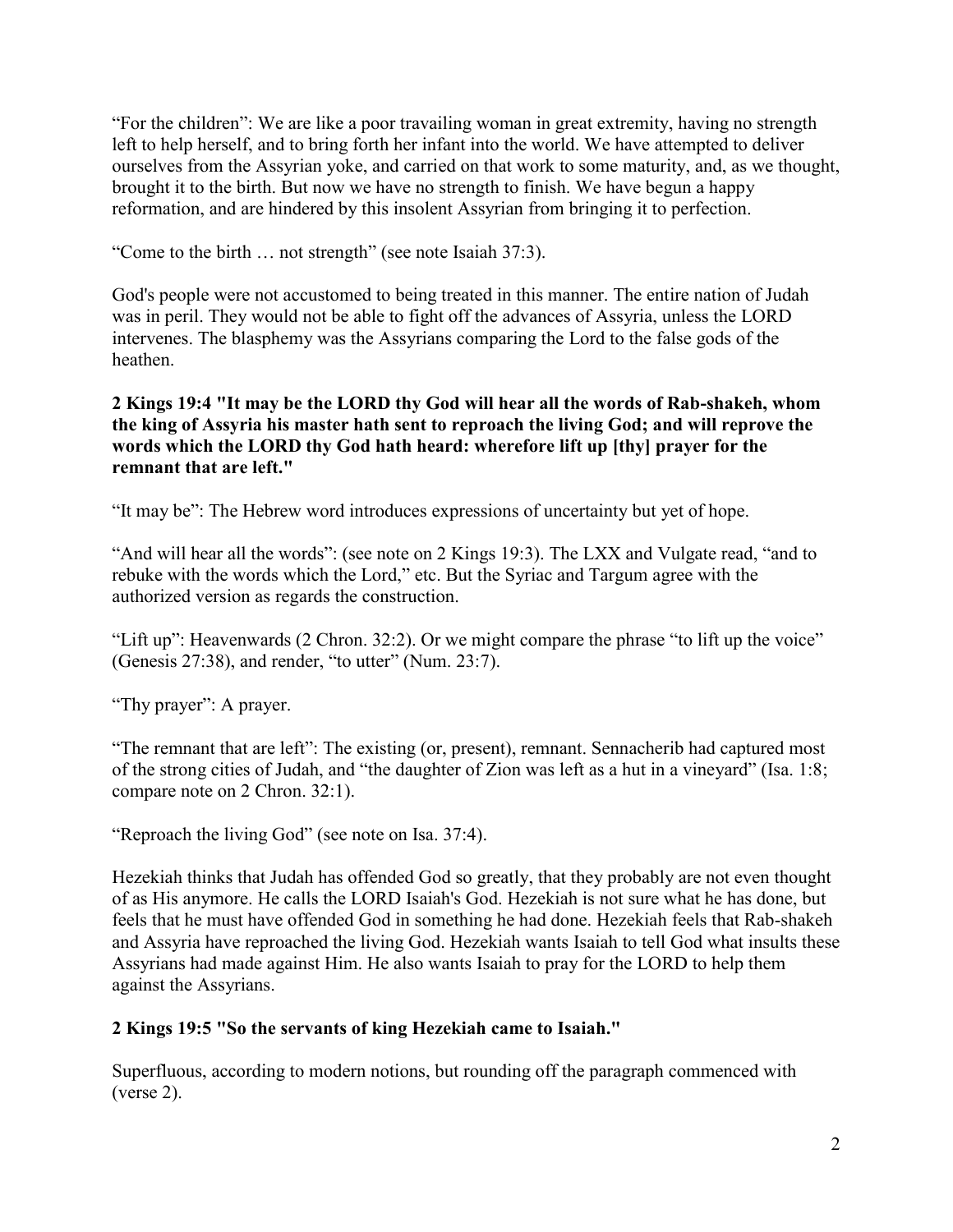Verses 6-7: "Isaiah" assured Hezekiah that God would deal with the blasphemous Sennacherib. "The king of Assyria" would not capture Jerusalem and would subsequently be assassinated after returning to his own country (verses 32-34). Both predictions literally came to pass (verses 35- 37).

#### **2 Kings 19:6 "And Isaiah said unto them, Thus shall ye say to your master, Thus saith the LORD, Be not afraid of the words which thou hast heard, with which the servants of the king of Assyria have blasphemed me."**

"Be not afraid": Sennacherib had blasphemed the Lord by equating Him with other gods. The Lord would personally demonstrate to the Assyrian king His superiority overall other so-called deities.

The message that Isaiah sends back to Hezekiah, is one of encouragement. God will take care of Hezekiah, because he had been faithful. Hezekiah has nothing to fear. God will punish those who blasphemed His name, mainly the Assyrians. Servants, speaking of the Assyrians, is a word that means lackeys. This is a negative meaning of servant. Notice, how quickly Isaiah answered them. God had probably already informed Isaiah.

## **2 Kings 19:7 "Behold, I will send a blast upon him, and he shall hear a rumor, and shall return to his own land; and I will cause him to fall by the sword in his own land."**

"Blast": The Lord promised to incline Sennacherib's attitude in such a way the he would leave Jerusalem unharmed and return home. How the Lord did that is recorded (in verses 35-37).

This blast comes from God. Hezekiah will not have to fight them. God will fight them. Some believe this blast to be a spirit of cowardice. Whatever it is, he flees to his own country. His own sons will later kill Sennacherib with the sword.

Verses 8-19: This time, the king of Assyria claimed that "God" was guilty of deceiving Hezekiah, just as the "gods" of other "nations" had deceived their kings. But Hezekiah appealed to the "living" God. The One who "alone" dwells among, hears, and sees His people, knowing that those other gods were "the work of men's hands (Isa. 37:14-16; 44:6).

## **2 Kings 19:8 "So Rab-shakeh returned, and found the king of Assyria warring against Libnah: for he had heard that he was departed from Lachish."**

This takes up the narrative from (2 Kings 18:37). It is not said, but is probably to be understood, that Tartan and Rab-saris and the "great host" (2 Kings 18:17), departed with him, having been foiled of their purpose.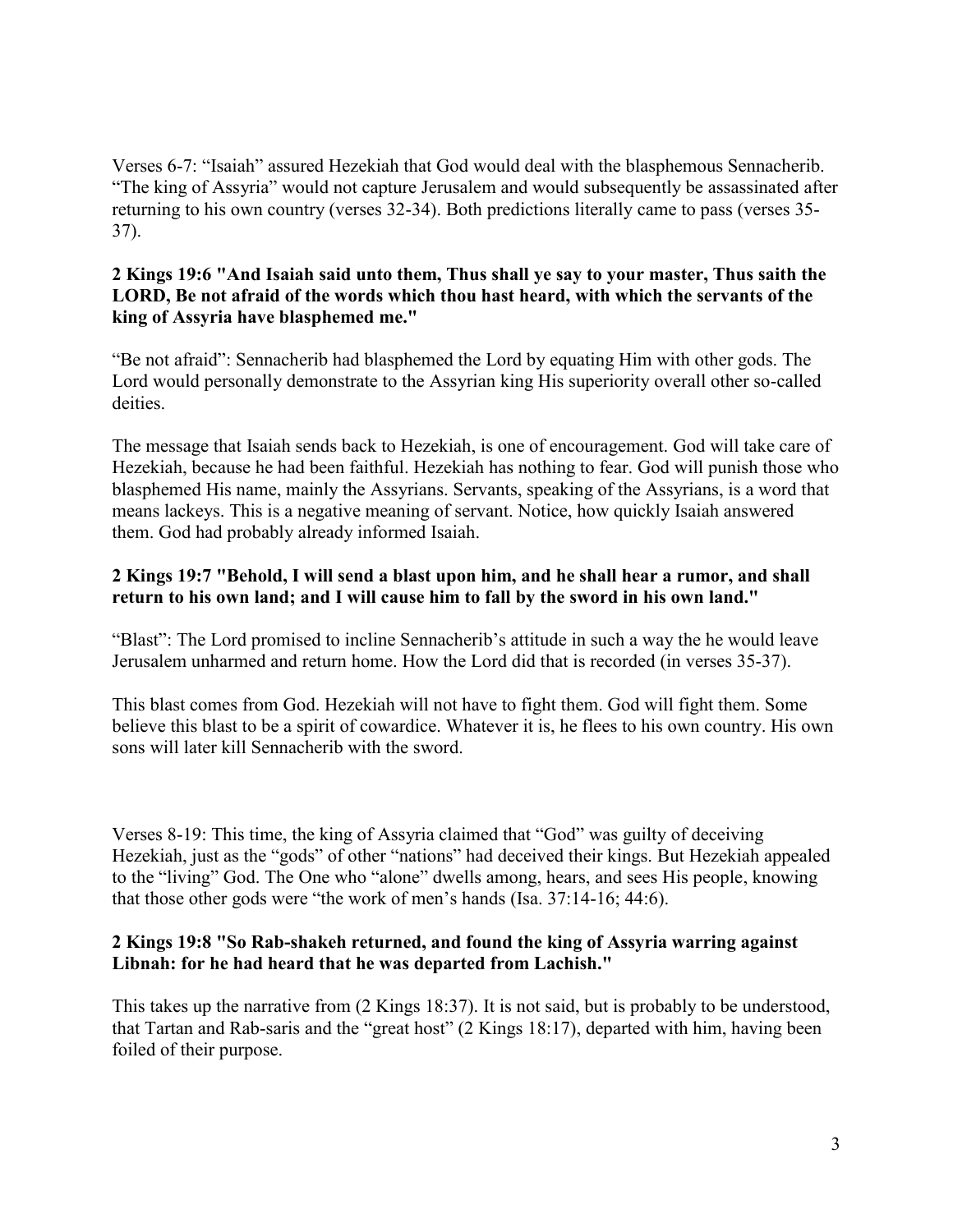"Libnah": (see note on 2 Kings 8:22). The great King had taken Lachish. (See note on 2 Chron. 32:9.) Its position is not yet determined. Schrader thinks it may be Tell-es-Sâfieh, west of Lachish, and north north-west of Eleutheropolis; in which case Sennacherib had already begun his retreat.

"Libnah" (see note on Isa. 37:8).

God does this so quickly, that Sennacherib is not even there when Rab-shakeh returns to Lachish. The king of Assyria is fighting another battle with Libnah.

Verses 9-13: The king of Assyria sent messengers to summarize the arguments given in the Rabshakeh's ultimatum of (18:19-25).

## **2 Kings 19:9 "And when he heard say of Tirhakah king of Ethiopia, Behold, he is come out to fight against thee: he sent messengers again unto Hezekiah, saying,"**

"Tirhakah king of Ethiopia": See note on Isa. 37:9.

"Tirhakah" was the field commander of the Egyptian forces for his brother Sebitku, the "king" of Egypt's Twenty-fifth dynasty Tirhakah is given his subsequent royal title by the author of Kings. The Assyrian king has another message of psychological warfare for "Hezekiah" (verses 10-13).

This Tirhakah was a powerful warrior. He was King of Ethiopia, and had his eyes set on conquering Egypt. He would not let these Assyrians attack Egypt, because he wanted Egypt for himself. He is known by many similar names to the one given here. This letter is from Rabshakeh, or actually Sennacherib.

## **2 Kings 19:10 "Thus shall ye speak to Hezekiah king of Judah, saying, Let not thy God in whom thou trustest deceive thee, saying, Jerusalem shall not be delivered into the hand of the king of Assyria."**

"Deceive": The accusation of deception was first against Hezekiah (18:29), then against the Lord.

Verses 11-13: The threat repeated the thrust of (18:33-35).

## **2 Kings 19:11 "Behold, thou hast heard what the kings of Assyria have done to all lands, by destroying them utterly: and shalt thou be delivered?"**

All the countries, by putting them under the ban, i.e., solemnly devoting all that lived in them to extermination.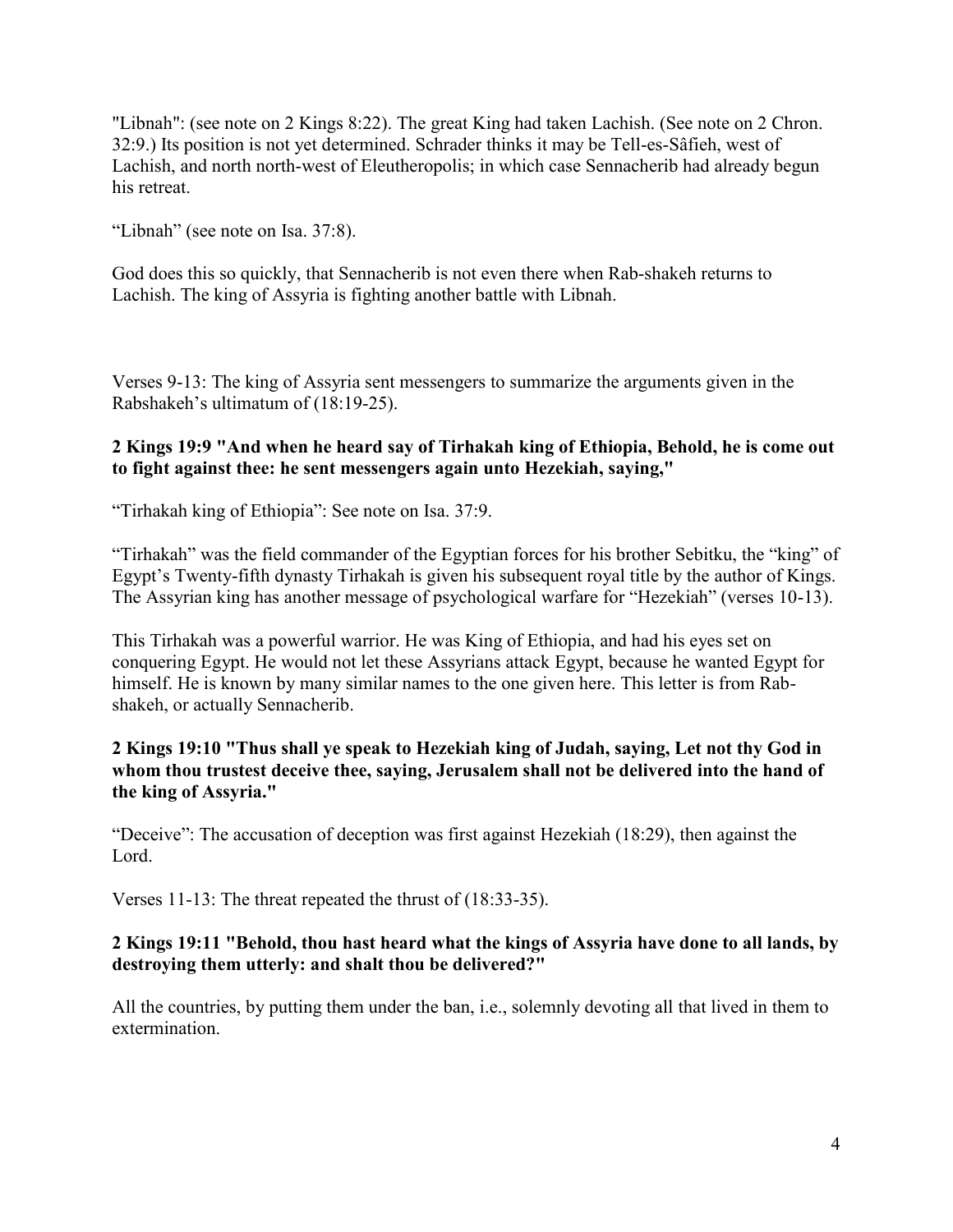It is true that everyone had heard of the battles of Assyria, and how they had defeated so many. That does not necessarily mean however, that they would win in this battle. God can and will, defeat whomever He chooses

Verses 12-13: The conquered cities mentioned here lay between the Tigris and Euphrates Rivers in Mesopotamia, and were cities of Syria that had recently fallen to Sennacherib and the Assyrians.

## **2 Kings 19:12 "Have the gods of the nations delivered them which my fathers have destroyed; [as] Gozan, and Haran, and Rezeph, and the children of Eden which [were] in Thelasar?"**

This "Eden" is an area at the bend of the Euphrates River in Mesopotamia, not the Garden of Eden in Genesis (Ezek. 27:23; Amos 1:5).

## **2 Kings 19:13 "Where [is] the king of Hamath, and the king of Arpad, and the king of the city of Sepharvaim, of Hena, and Ivah?"**

He may mean the gods of these places, calling them their kings, because the people looked upon them as their protectors and governors, which kings are or should be to their subjects. Or rather, he means their kings, properly so called. And so, as before he compared their gods with the God of Jerusalem, so now he compares their kings with King Hezekiah. And by both comparisons intends to persuade Hezekiah and his people that neither he, their king, nor their God, was able to save them out of his hand.

# **2 Kings 19:14 "And Hezekiah received the letter of the hand of the messengers, and read it: and Hezekiah went up into the house of the LORD, and spread it before the LORD."**

"House of the LORD": Godly Hezekiah returned to the house of the Lord (verse 1), as he should have, in contrast to Ahaz who in a similar crisis refused even to ask a sign from the Lord (Isa. 7:11-12).

This letter again blasphemes the LORD, by comparing him to the false gods of these countries that have fallen before the sword of Assyria. There is no doubt in anyone's mind, that Assyria is a mighty army. The difference is, Judah worships the One True God that controls everyone and everything in this world. Hezekiah takes the letter to the temple for the LORD to see. Of course, the LORD already knows about this, but Hezekiah brings it to His attention by spreading the letter out before Him.

Verses 15-19: "Hezekiah" was truly a man of trust. He takes his concerns to God in prayer, believing that "God" would vindicate His name and deliver Jerusalem.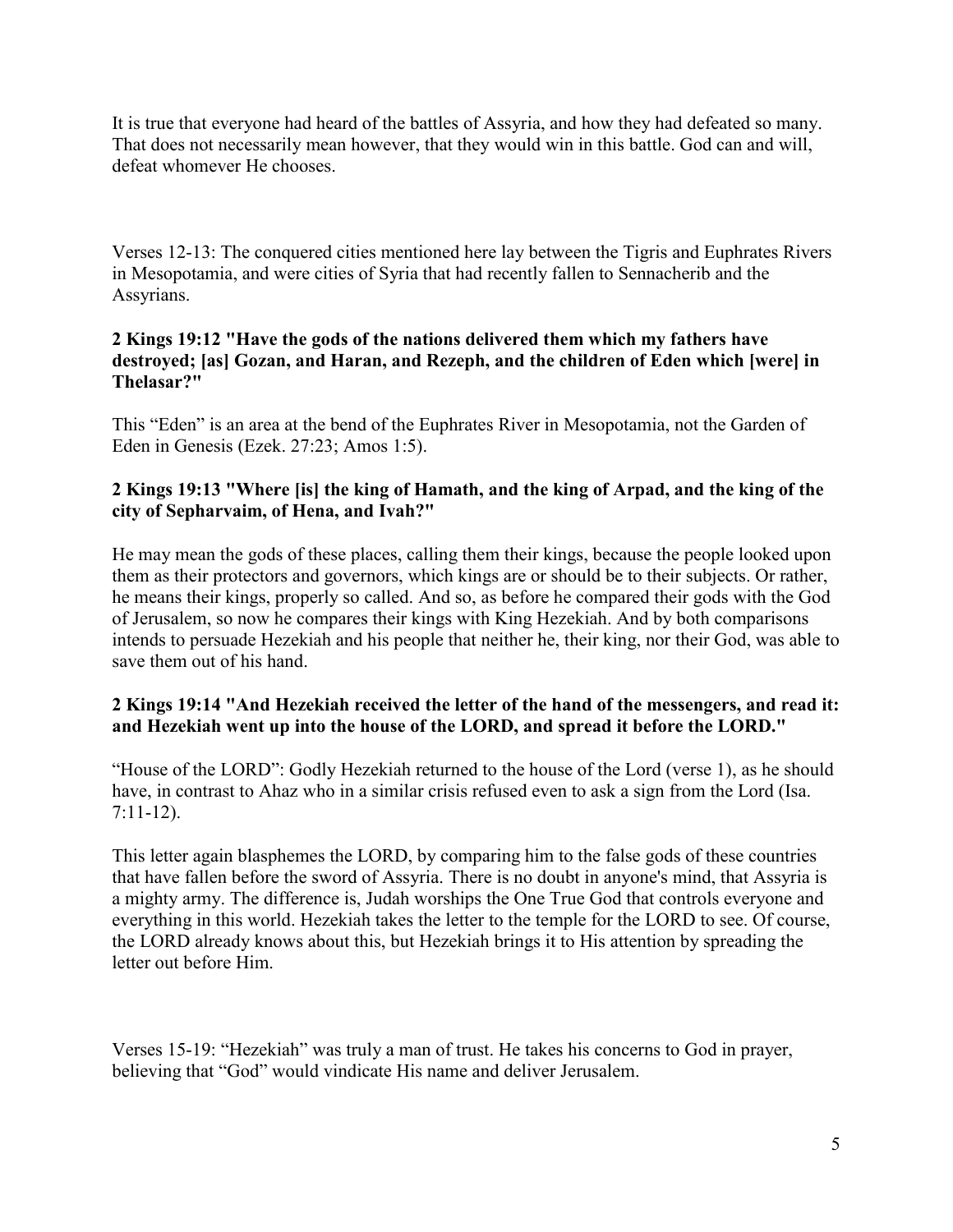**2 Kings 19:15 "And Hezekiah prayed before the LORD, and said, O LORD God of Israel, which dwellest [between] the cherubims, thou art the God, [even] thou alone, of all the kingdoms of the earth; thou hast made heaven and earth."**

"Which dwellest … made heaven and earth" (see note on Isa. 37:16).

Notice, the recognition and elevating of the name of the LORD that Hezekiah brings in this prayer. He is the LORD God of Israel, but He is the creator of everything and everyone, including the heavens and the earth. The Creator of it all has control over His creation. This is what Hezekiah is saying.

## **2 Kings 19:16 "LORD, bow down thine ear, and hear: open, LORD, thine eyes, and see: and hear the words of Sennacherib, which hath sent him to reproach the living God."**

"Hear  $\ldots$  see  $\ldots$  and hear" (see note on Isa, 37:17).

Hezekiah had placed his faith in the LORD. He is asking the LORD to listen, and help him against these evil Assyrians. This letter blasphemes God. Notice the word "living", which is saying everlasting.

Verses 17-18 (see note on Isa. 37:18-19).

#### **2 Kings 19:17 "Of a truth, LORD, the kings of Assyria have destroyed the nations and their lands,"**

Sennacherib, and his predecessors, the long line of monarchs who have sat on the Assyrian throne for many past ages, have destroyed the nations and their lands. Rather, have laid waste, as in the parallel passage of Isaiah (Isa. 37:18). "Destroyed" is too strong a word. Hezekiah fully admits the boast of the Assyrian monarch, that he and his predecessors have had a wonderful career of success (compare Isa. 10:5-14); but he refuses to regard this past success as ensuring success in the future. All is in the hand of God, and will be determined as God pleases. It is not an iron necessity that rules the world, but a personal will, and this well may be affected by prayer, to which (verse 19), he therefore has recourse.

#### **2 Kings 19:18 "And have cast their gods into the fire: for they [were] no gods, but the work of men's hands, wood and stone: therefore they have destroyed them."**

In general, the Assyrians carried off the images of the gods from the temples of the conquered nations, and deposited them in their own shrines, as at once trophies of victory and proof of the superiority of the Assyrian deities over those of their enemies. But sometimes the gods are said to have been "destroyed" or "burnt with fire;" which was probably done when the idols were of rude workmanship or coarse material. And when it was inconvenient to encumber an army with spoils so weighty and difficult, of transport.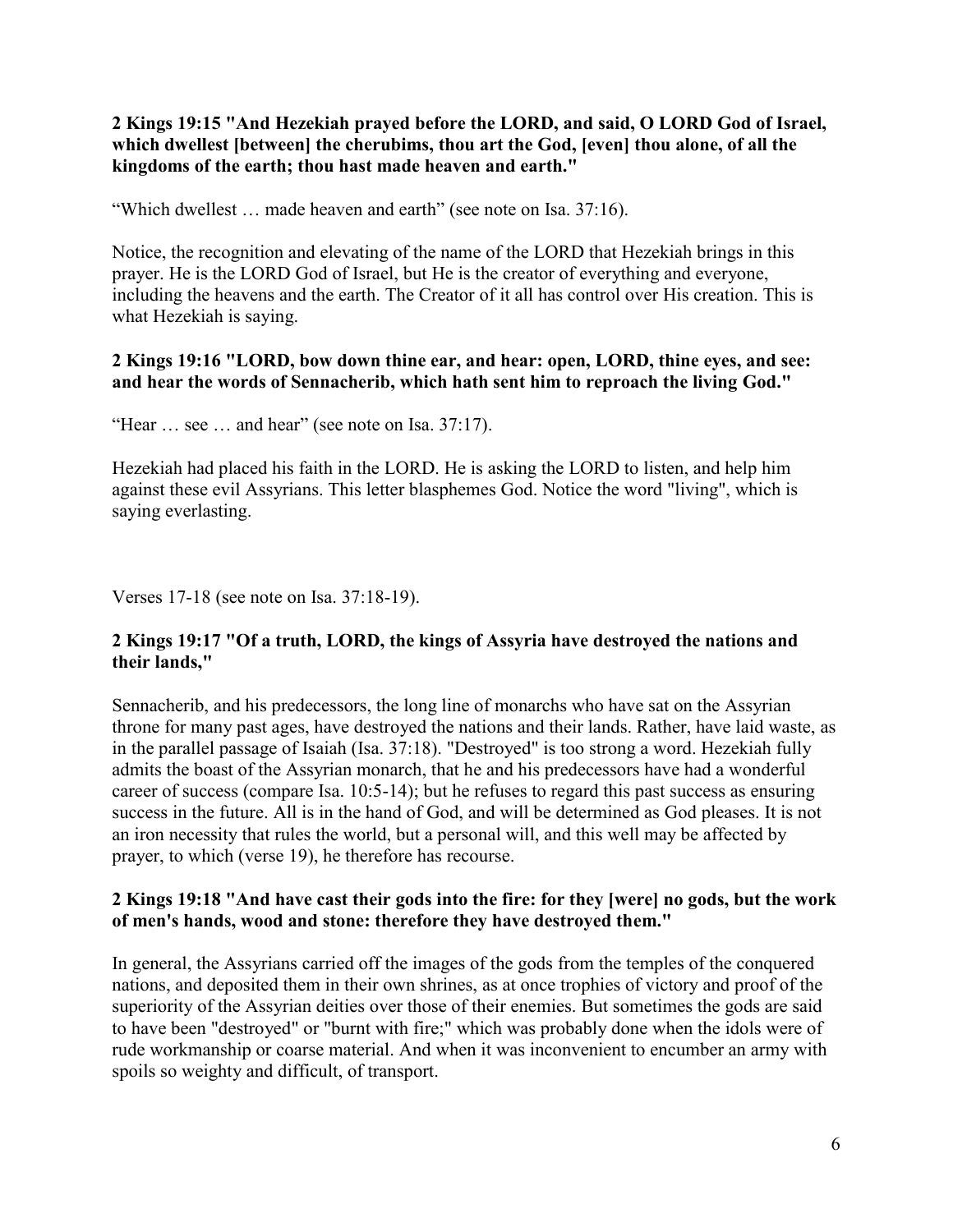Hezekiah does not deny that they have destroyed the nations they had mentioned in the letter. It is common knowledge, they had done this. Hezekiah gives the correct reason for their destruction. They were depending on gods of stone and wood that were not really gods. The One True God did not help them, because He was not their God.

## **2 Kings 19:19 "Now therefore, O LORD our God, I beseech thee, save thou us out of his hand, that all the kingdoms of the earth may know that thou [art] the LORD God, [even] thou only."**

For if we be conquered, as other lands have been, they will say that thou art conquered, as the gods of those lands were. But, Lord, distinguish thyself by distinguishing us; and let all the world know, and be made to confess, that thou art the Lord, the self-existent God. Even thou only, and that all pretenders to divinity are vanity and a lie. Let it be observed here, that the best pleas in prayer are those which are taken from God's honor, and the concerns thereof. And therefore the Lord's Prayer begins with, Hallowed be thy name, and concludes with, Thine is the glory.

"Thou only": See note on Isa. 37:20.

A victory against the Assyrians would be good for Judah, but it would also prove that the LORD is truly God. Hezekiah says, "show this evil blasphemer that you are really God". When the LORD destroys Assyria and saves Judah, all the world will know that the LORD, He is God.

Verses 20-21: "God" hears the prayer of faith and sends His message to "Sennacherib." God knows Sennacherib's innermost thoughts and is about to deal in judgment with the proud "king" (verses 22-28).

Sennacherib had spoken against the Lord ("reproached and blasphemed … rage against Me"), and the one true God had heard every word. Now the Lord would have the final say "concerning him". What's more, God would prove that His were not just words: He would see to it that Sennacherib did not "come into" the "city".

## **2 Kings 19:20 "Then Isaiah the son of Amoz sent to Hezekiah, saying, Thus saith the LORD God of Israel, [That] which thou hast prayed to me against Sennacherib king of Assyria I have heard."**

"Isaiah the son of Amoz" (see note on Isa. 37:17).

Hezekiah had not sent a messenger to Isaiah. God revealed to Isaiah what Hezekiah had prayed, and gave Isaiah the message for Hezekiah. "Thus saith the LORD God of Israel" shows the words that Isaiah spoke, were God's Words in Isaiah's mouth.

**2 Kings 19:21 "This [is] the word that the LORD hath spoken concerning him; The virgin the daughter of Zion hath despised thee, [and] laughed thee to scorn; the daughter of Jerusalem hath shaken her head at thee."**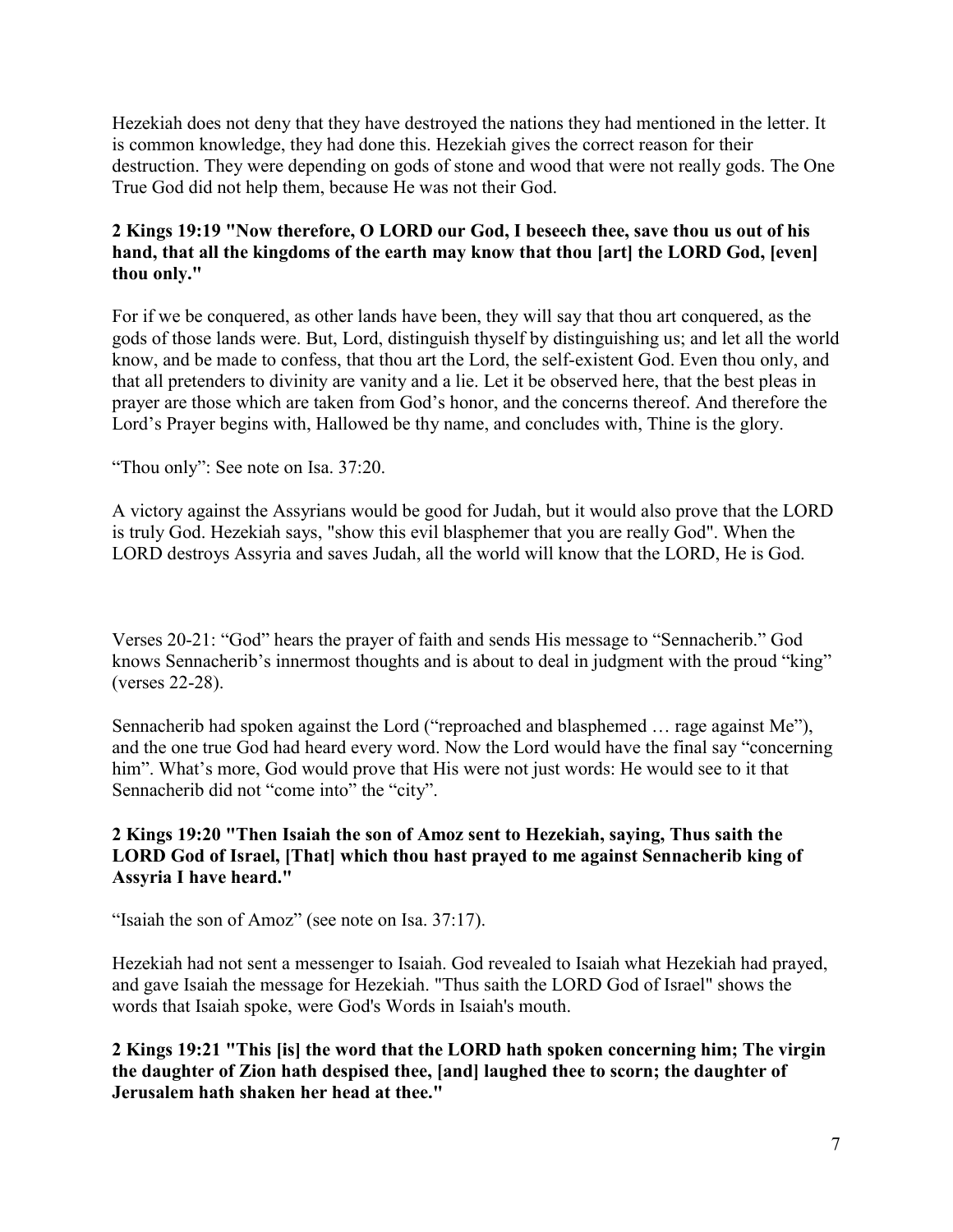"Daughter of Zion" is often used in the Old Testament to personify Jerusalem and its populace (Psalm 9:14; Jer. 4:31; Zeph. 3:14; Zech. 2:10). This phrase expresses God's love for Jerusalem.

"Laughed thee to scorn": She has mocked you (see note on Isa. 37:22).

The daughter of Zion here, is probably speaking of Jerusalem. This is another way of saying, that they were not afraid of Assyria. The shaking of the head is a way of shaming Assyria. Zion is the city of God many times. It also speaks of the believers.

## **2 Kings 19:22 "Whom hast thou reproached and blasphemed? And against whom hast thou exalted [thy] voice, and lifted up thine eyes on high? [even] against the Holy [One] of Israel."**

"Thou reproached and blasphemed": The Lord had heard Sennacherib's reproach against Him (verse 16).

Hezekiah is to ask them, do they even realize who they had blasphemed? He is then to answer his own question, by telling them that it is the Holy One of Israel. They have mocked the One True God, and they will regret it greatly.

Verses 23-24 (see note on Isa 37:24-25).

**2 Kings 19:23 "By thy messengers thou hast reproached the Lord, and hast said, With the multitude of my chariots I am come up to the height of the mountains, to the sides of Lebanon, and will cut down the tall cedar trees thereof, [and] the choice fir trees thereof: and I will enter into the lodgings of his borders, [and into] the forest of his Carmel."**

Rab-shakeh and his companions.

The multitude. The reading of the Hebrew margin, of many manuscripts. Isaiah, and all the versions. The Hebrew text has "with the chariotry of my chariotry", obviously, a scribe's error.

"I am come up . . . mountains": I (emphatic), have ascended lofty mountains. Such boasts are common in the Assyrian inscriptions.

"To the sides of Lebanon": Thenius explains: "the spurs of the Lebanon, i.e., the strongholds of Judea, which Sennacherib had already captured." "Lebanon, as the northern bulwark of the land of Israel, is used as a representative or symbol for the whole country (Zech. 11:1). The language is similar (in Isaiah 14:13).

"And will cut down": Or, and I will fell the tallest cedars thereof, the choicest firs thereof. Cedars and firs in Isaiah's language symbolize "kings, princes, and nobles, all that is highest and most stately" (Birks), or "the most puissant defenders" (Thenius) See (Isaiah 2:13; 10:33-34).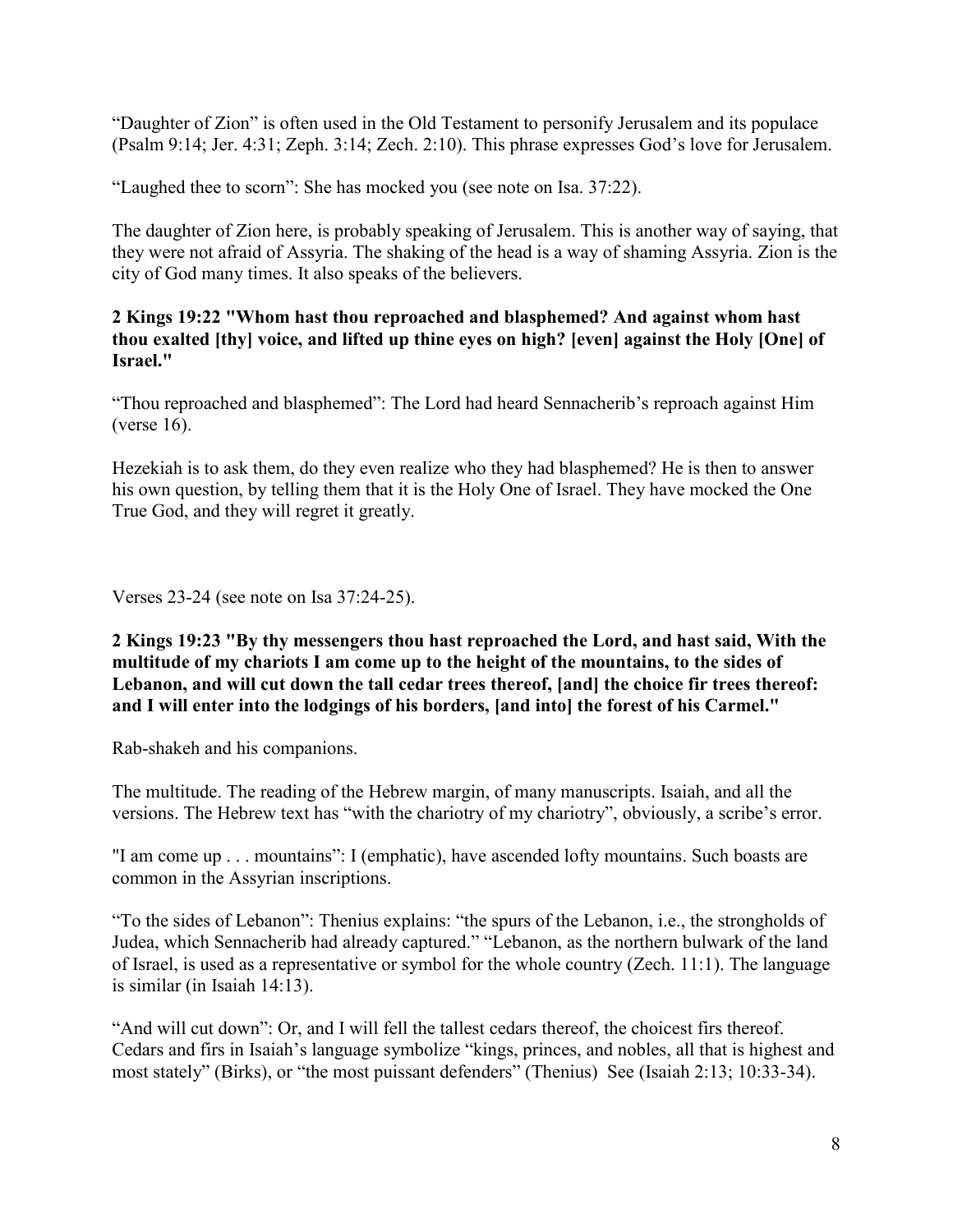"The lodgings of his borders": Or, the furthest lodging thereof i.e., Mount Zion or Jerusalem. Isaiah has height for lodging, either a scribe's error or an editor's correction.

"Carmel": I.e., pleasure-garden or park (Isa. 10:18). The royal palace and grounds appear to be meant. Thenius compares "the house of the forest of Lebanon" (1 Kings 7:2).

These exact words had not come from Sennacherib. These were the things that Sennacherib had not said, but thought in his heart. This alone should tell him he is opposed to the One True God.

## **2 Kings 19:24 "I have digged and drunk strange waters, and with the sole of my feet have I dried up all the rivers of besieged places."**

Scarcity of water has hitherto been no bar to my advance. In foreign and hostile lands, where the fountains and cisterns have been stopped and covered in (2 Chron. 32:3), I have digged new wells.

"And with the sole . . . places": Rather, and I will dry up with the sole of my feet all the Nile. Neither mountains nor rivers avail to stop my progress. As the style is poetical, perhaps it would be correct to take the perfects, which (in 2 Kings 19:23-24), alternate with imperfects, in a future sense using the word "I". I will ascend lofty mountains . . . I will dig and drink strange waters" the latter in the arid desert that lies between Egypt and Palestine. Otherwise, both perfects and imperfects may mark what is habitual: "I ascend . . . I dig."

Sennacherib thought that because he had dug wells before and drunk of their water that would be the way here. He had elevated himself up, as if he were God.

Verses 25-28: "I brought it to pass" (see notes on Isa. 37:26-29).

## **2 Kings 19:25 "Hast thou not heard long ago [how] I have done it, [and] of ancient times that I have formed it? now have I brought it to pass, that thou shouldest be to lay waste fenced cities [into] ruinous heaps."**

This verse and the three following contain Jehovah's response to Sennacherib. The boaster is told that in all he has done he has been but God's instrument, and that the events in which he has played that part had been ordained by the divine counsels long before.

The fame of God's protection and leading of Israel might be expected to have penetrated to other nations. From their history the heathen might have learnt that the people of the world are under the rule of the Lord, and that their destinies are ordered by Him.

"Now have I brought it to pass": It was ordained long ago, and now I have permitted it to become a fact. With the whole of these four verses may be compared the Lord's address to the Assyrian (Isa. 10:9-19). There that nation is described as the 'rod of God's anger'. It is God that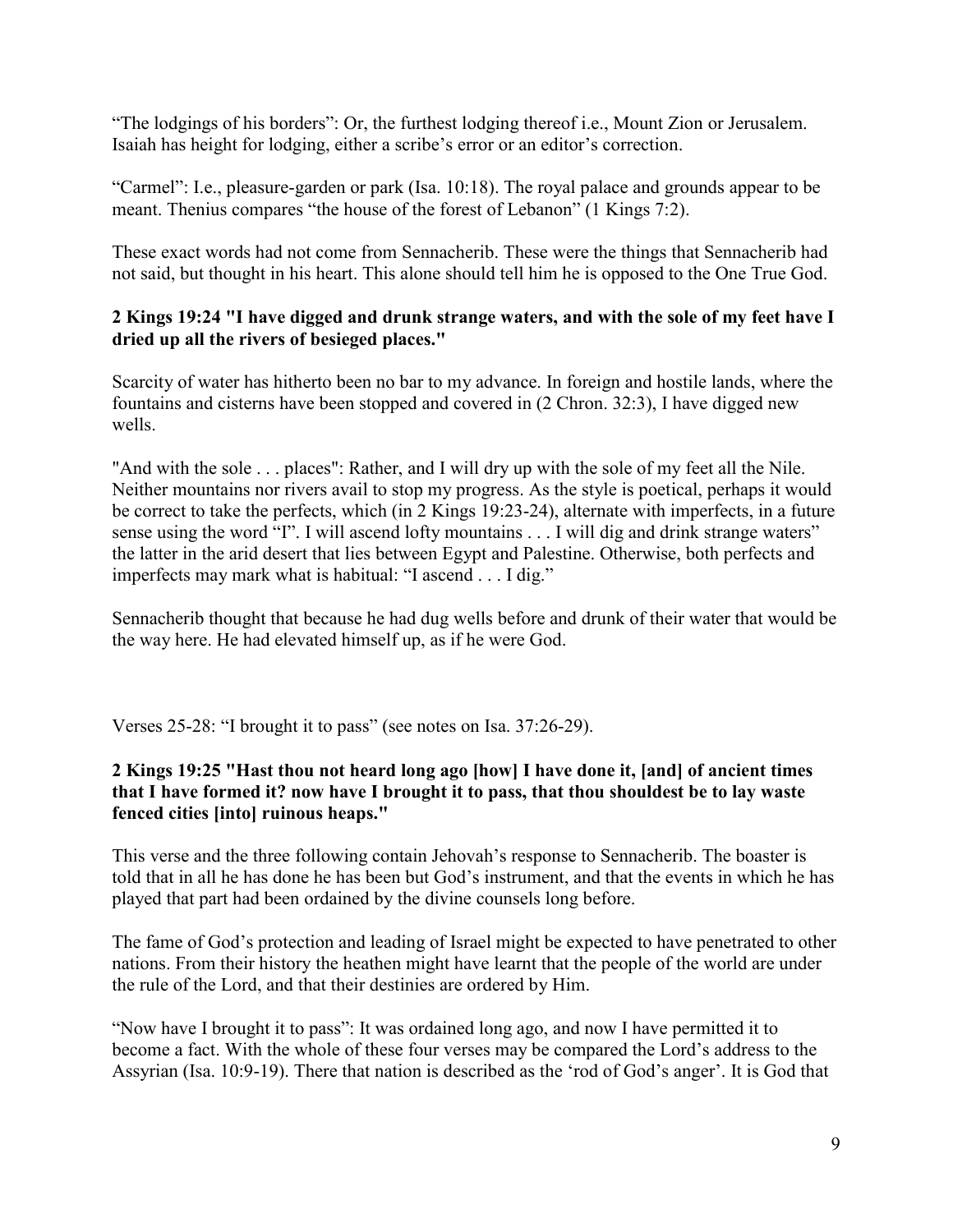sends him and gives him his charge to take spoil and prey. But hereafter the Lord will punish him also, and the glory of his high looks.

In the verse before this, the LORD was still telling what a great man Sennacherib had thought himself to be. Now, we see a change. The LORD is speaking to this evil king here. The LORD asks Sennacherib a question here. He asks him, had he ever heard that it was the LORD who brings wars for punishment against the people? It is the LORD who chooses who the victor is, for His purposes. It was even the LORD who allowed the victories of Assyria.

## **2 Kings 19:26 "Therefore their inhabitants were of small power, they were dismayed and confounded; they were [as] the grass of the field, and [as] the green herb, [as] the grass on the house tops, and [as corn] blasted before it be grown up."**

The people of Israel and Judah, and of other countries which thou hast conquered, because I had armed thee with my commission and strength, and had taken away their spirit and courage, and had withdrawn my help from them to give it to thee.

"They were as the grass of the field": Which is weak, and quickly fades, and is unable to resist any hand or instrument which offers violence to it. As corn blasted before it be grown up. All their designs and hopes were disappointed before they could come to any perfection or success.

The reason the Assyrians were able to conquer the lands they had, was because their fear caused them to give up. The fear was placed in their hearts by the LORD. It also was the LORD who caused Assyria to think so highly of themselves, because of their accomplishments.

## **2 Kings 19:27 "But I know thy abode, and thy going out, and thy coming in, and thy rage against me."**

The verse expresses to the full, but with wonderful conciseness, how God has observed and is observing every action of Sennacherib. His dwelling, his movements to and fro, and the spirit which actuates them are all open before God's eyes. And He identifies Himself so completely with Hezekiah and Jerusalem as to call the rage of the Assyrian against them rage against Himself.

God did not need to see their letter, to know of their rage against the LORD. He knew what was in their hearts.

## **2 Kings 19:28 "Because thy rage against me and thy tumult is come up into mine ears, therefore I will put my hook in thy nose, and my bridle in thy lips, and I will turn thee back by the way by which thou camest."**

"Thy tumult": I.e. thy tumultuous noise, thy clamors and blasphemies which Rab-shakeh in thy name beached forth against me with a loud voice (2 Kings 18:28).

"My hook in thy nose, and my bridle in thy lips": A metaphor from wild and furious beasts that must be thus managed.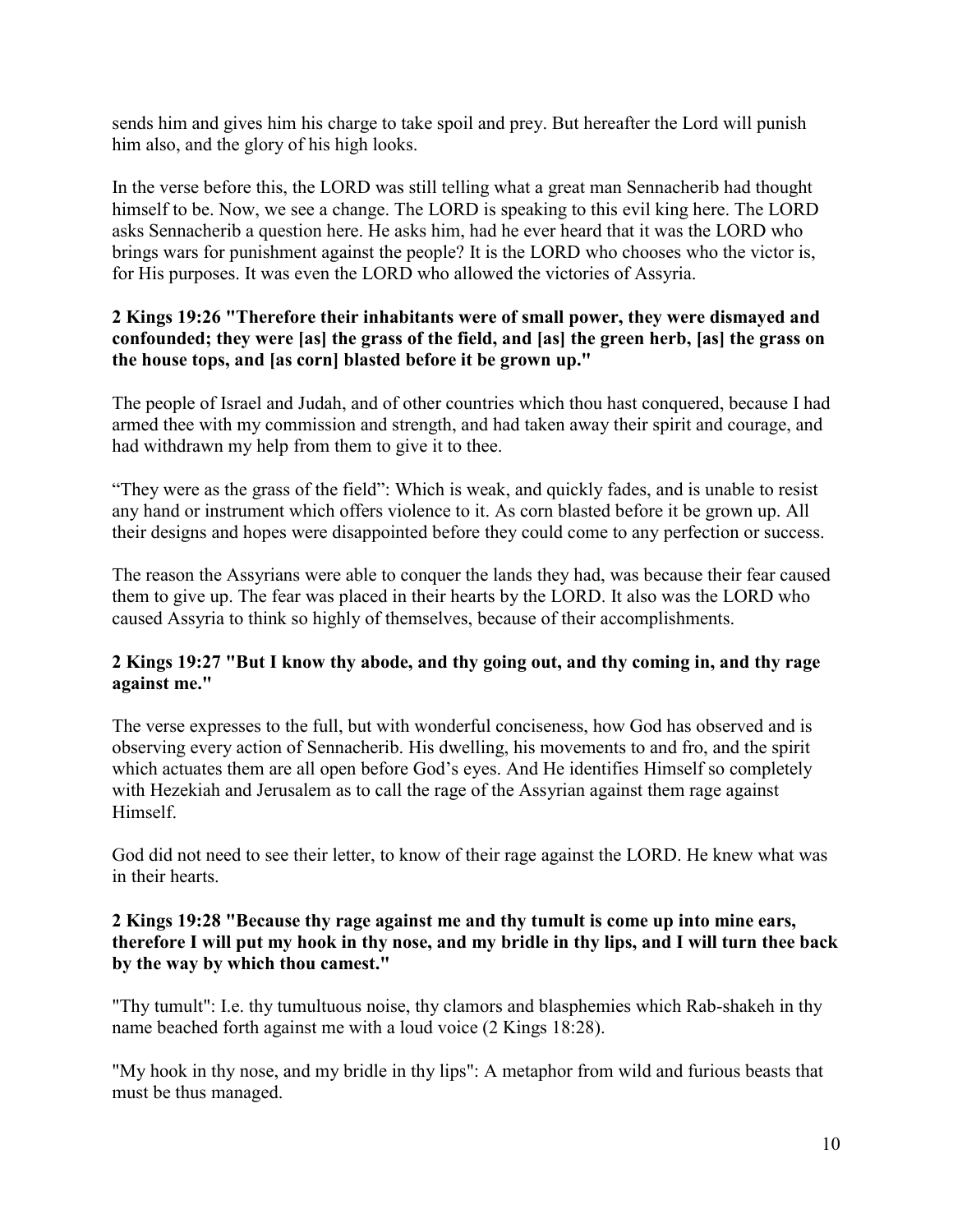"I will turn thee back by the way by which thou camest": I will cause thee to return to thy home with shame and loss.

Now that they have publicly proclaimed their defamation of the character of the LORD, they will not be allowed to go on. The LORD will turn them around by force that they do not even understand. They will be helpless to do otherwise. The Assyrians had put holes through the noses of their captives and led them away. The Lord says, He will do that to them. They will be like a bridled horse. They will have to go where He sends them.

Verses 29-31: God reassures Hezekiah of Jerusalem's survival by giving him a sign.

# **2 Kings 19:29 "And this [shall be] a sign unto thee, Ye shall eat this year such things as grow of themselves, and in the second year that which springeth of the same; and in the third year sow ye, and reap, and plant vineyards, and eat the fruits thereof."**

"Sign": The two years in which they were sustained by the growth of the crops were the two in which Sennacherib ravaged them. He left immediately after the deliverance (verse 36), so in the third year the people remaining could plant again.

The attack of the Assyrians, at the time of planting, had stopped the people of Judah from planting crops. God is promising Judah a crop that comes up voluntarily for two years, and feeds them. The third year, they will plant and grow their own food. This will be a sign to them of the LORD's supernatural protection of them.

Verses 30-31: "Remnant … remnant": From the remnant of survivors in Jerusalem came descendants who covered the land once again (compare Isa. 1:9, 27; 3:10; 4:3; 6:13; 8:16-17; 10:20, 22; 11:12, 16; 26:1-4, 8; 27:12; 28:5; 37:4).

# **2 Kings 19:30 "And the remnant that is escaped of the house of Judah shall yet again take root downward, and bear fruit upward."**

"God continually promised to preserve a "remnant" of Israel (Micha 2:12-13; Zeph. 3:8-20).

In the Assyrian's first attack on Judah, they had taken away over 200,000. There is just a remnant left. This remnant will take root, and grow.

# **2 Kings 19:31 "For out of Jerusalem shall go forth a remnant, and they that escape out of mount Zion: the zeal of the LORD [of hosts] shall do this."**

"Zeal of the LORD": The same confirmation of God's promise in 19:7 assured the future establishment of the messianic kingdom. Deliverance from Sennacherib in Hezekiah's day was a down payment on the literal restoration of Israel at Christ's second coming.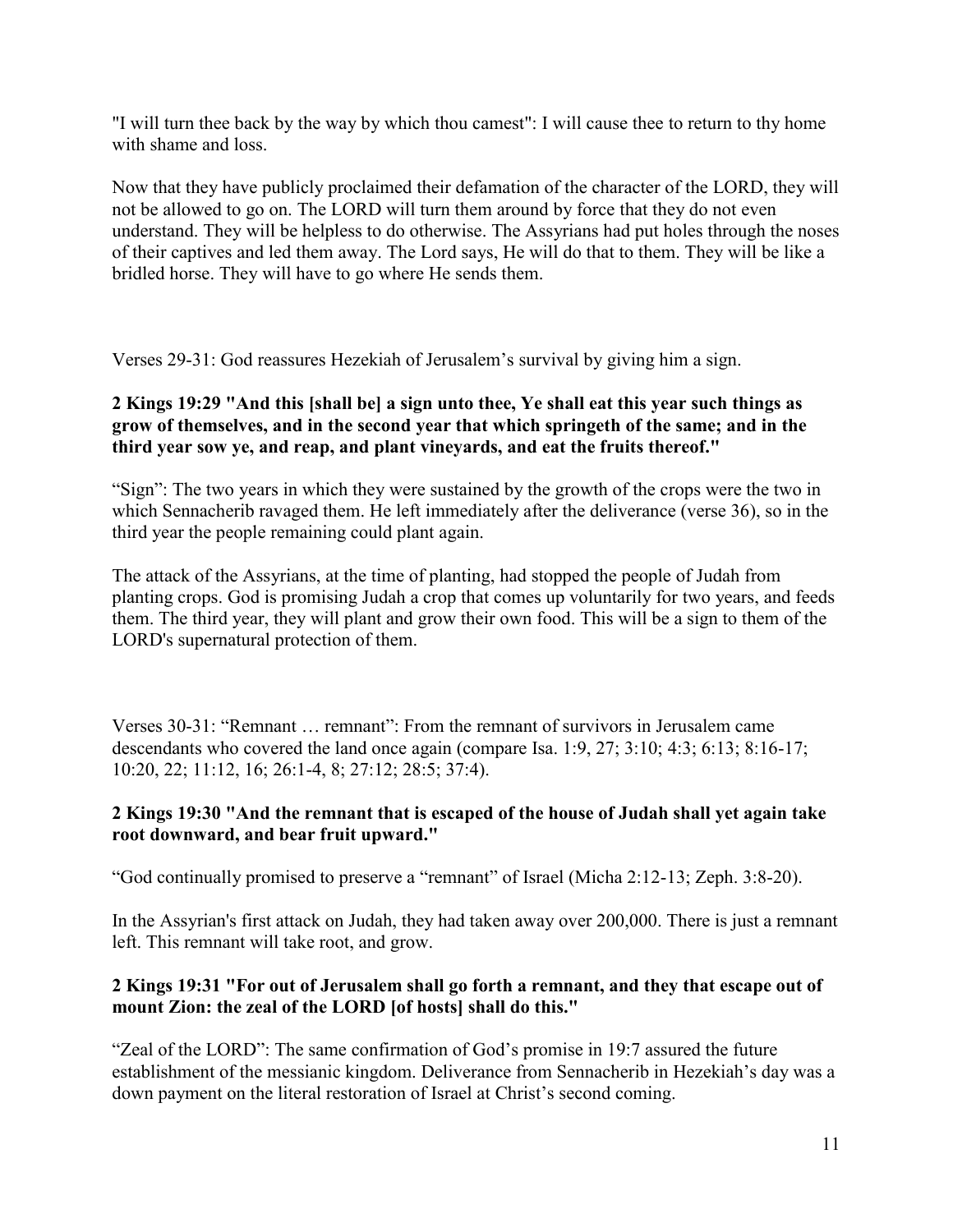This is saying, that the remnant that had hidden in the walled city of Jerusalem, will go forth and prosper. They will plant their fields again as they had before the attack from Assyria. It is not the people who bring this about, it is the LORD. The LORD loves them and will do this for them.

## **2 Kings 19:32 Therefore thus saith the LORD concerning the king of Assyria, He shall not come into this city, nor shoot an arrow there, nor come before it with shield, nor cast a bank against it.**

"Shall not come … cast a bank" (see note on Isa. 37:33).

This is the LORD speaking an encouraging word to Hezekiah and to all of Judah. There will be no attack on Jerusalem of any kind by the Assyrians. God said it, and it was so.

## **2 Kings 19:33 "By the way that he came, by the same shall he return, and shall not come into this city, saith the LORD."**

"By the way … the same shall he return" (see note on Isa. 37:34).

#### **2 Kings 19:34 "For I will defend this city, to save it, for mine own sake, and for my servant David's sake."**

"For mine own sake": Since Sennacherib had directly challenged the Lord's faithfulness to His Word (verse 10), the faithfulness of God was at stake in this contest with the Assyrians (Ezek. 36:22-23).

Sennacherib's defeat will vindicate God's name, which had been blasphemed, and will attest God's faithfulness in fulfilling the terms of the covenant with David. A righteous king on the throne of the house of David could expect God's full blessing (2 Sam. 23:3-5).

"For my servant David's sake": God pledged to perpetuate David's line on his throne (2 Sam. 7:16; compare Isa. 9:6-7; 11:1; 55:3).

Now we see the reason, the LORD will fight for His holy city Jerusalem. These Assyrians had blasphemed His name, and He will fight them. There will be no question who will win this battle. He will remember David also, and save Jerusalem.

Verses 35-37 (see notes on Isa. 37:36-38).

#### **2 Kings 19:35 "And it came to pass that night, that the angel of the LORD went out, and smote in the camp of the Assyrians a hundred fourscore and five thousand: and when they arose early in the morning, behold, they [were] all dead corpses."**

"The angel of the LORD": For identification (see note on Exodus 3:2). For the angel as an agent of destruction (see Gen. 19:15; 2 Sam. 24:16).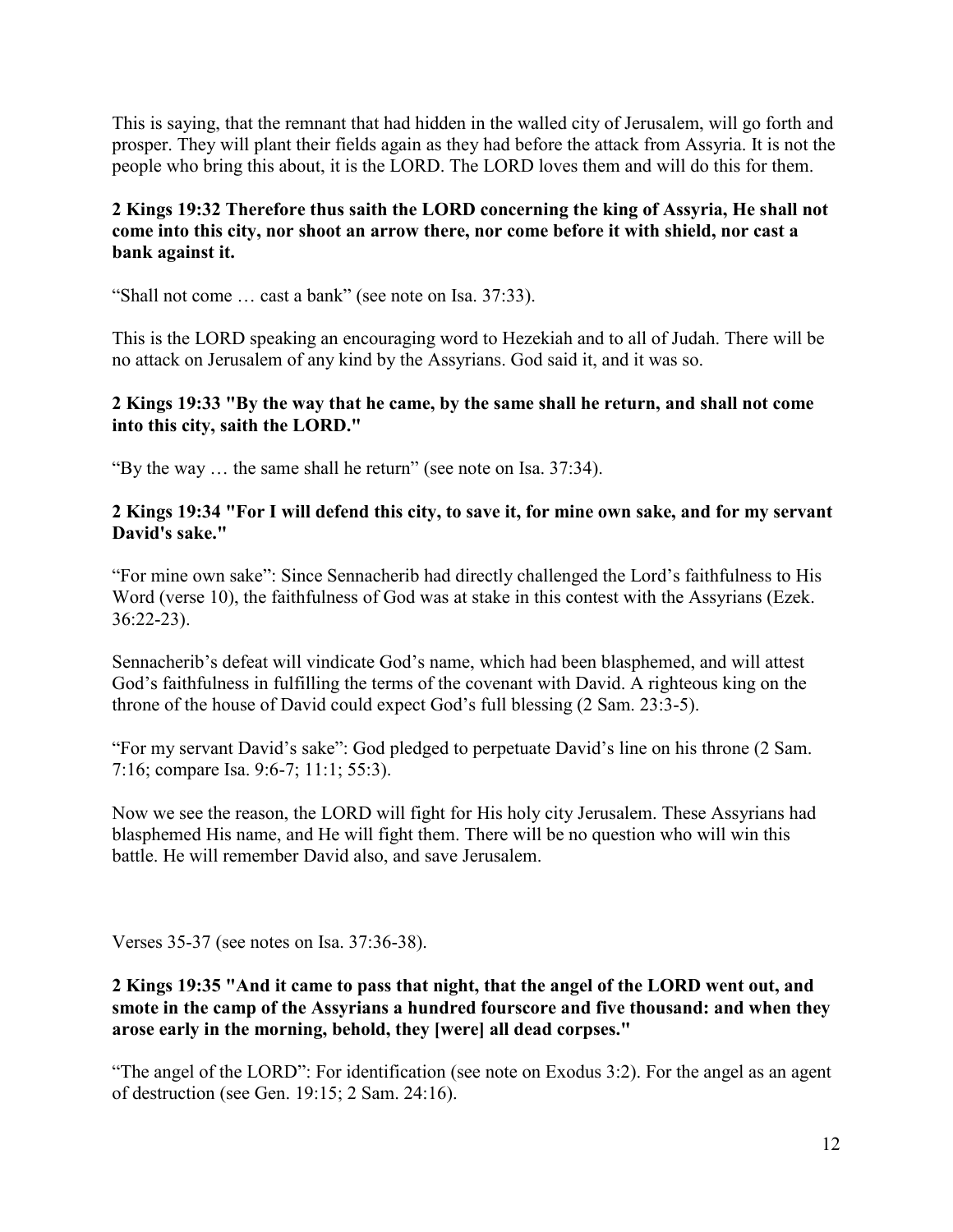Although in his annals Sennacherib claims the capture of 46 of Judah's cities, he can claim to have initiated a siege only in the case of Jerusalem, a purely face-saving statement.

The very next night, after the LORD had sent this message to Hezekiah, the destroying angel came into the sleeping camp of the Assyrians and killed 185,000 Assyrian soldiers. Since the angel was sent of the LORD, there was no noise to warn them. We do not know how many survivors there were, but whoever they were, they found all of the dead bodies.

## **2 Kings 19:36 "So Sennacherib king of Assyria departed, and went and returned, and dwelt at Nineveh."**

Ashamed to see himself, after all his proud boasts, thus defeated, and disabled to pursue his conquests, or even to secure what he had gained, the flower of his army being cut off. And continually afraid of falling under the like stroke himself. The manner of the expression, he "departed, and went, and returned", intimates the great disorder and distraction of mind he was in.

It appears Sennacherib was one of the survivors. He went to Nineveh, where one of his palaces were. He probably did not want anything more to do with Judah and Judah's God.

## **2 Kings 19:37 "And it came to pass, as he was worshipping in the house of Nisroch his god, that Adrammelech and Sharezer his sons smote him with the sword: and they escaped into the land of Armenia. And Esar-haddon his son reigned in his stead."**

Some 20 years later two of Sennacherib's own "sons" assassinated him. A third son, "Esarhaddon" (681-668 B.C.), succeeded him.

It really is not known what false god he was worshipping, except for the name given here. It really does not matter, it is not the True God. His sons, Adrammelech and Sharezer, killed him with a sword and his son Esar-haddon reigned in his place.

# **2 Kings Chapter 19 Questions**

- 1. Why did Hezekiah tear his clothes?
- 2. Where did he go to pray?
- 3. Where did he send Eliakim, Shebna, and the elders of the priests?
- 4. What message did they bring Isaiah from Hezekiah?
- 5. Who did Hezekiah say, Rab-shakeh had reproached?
- 6. What request did Hezekiah make of Isaiah?